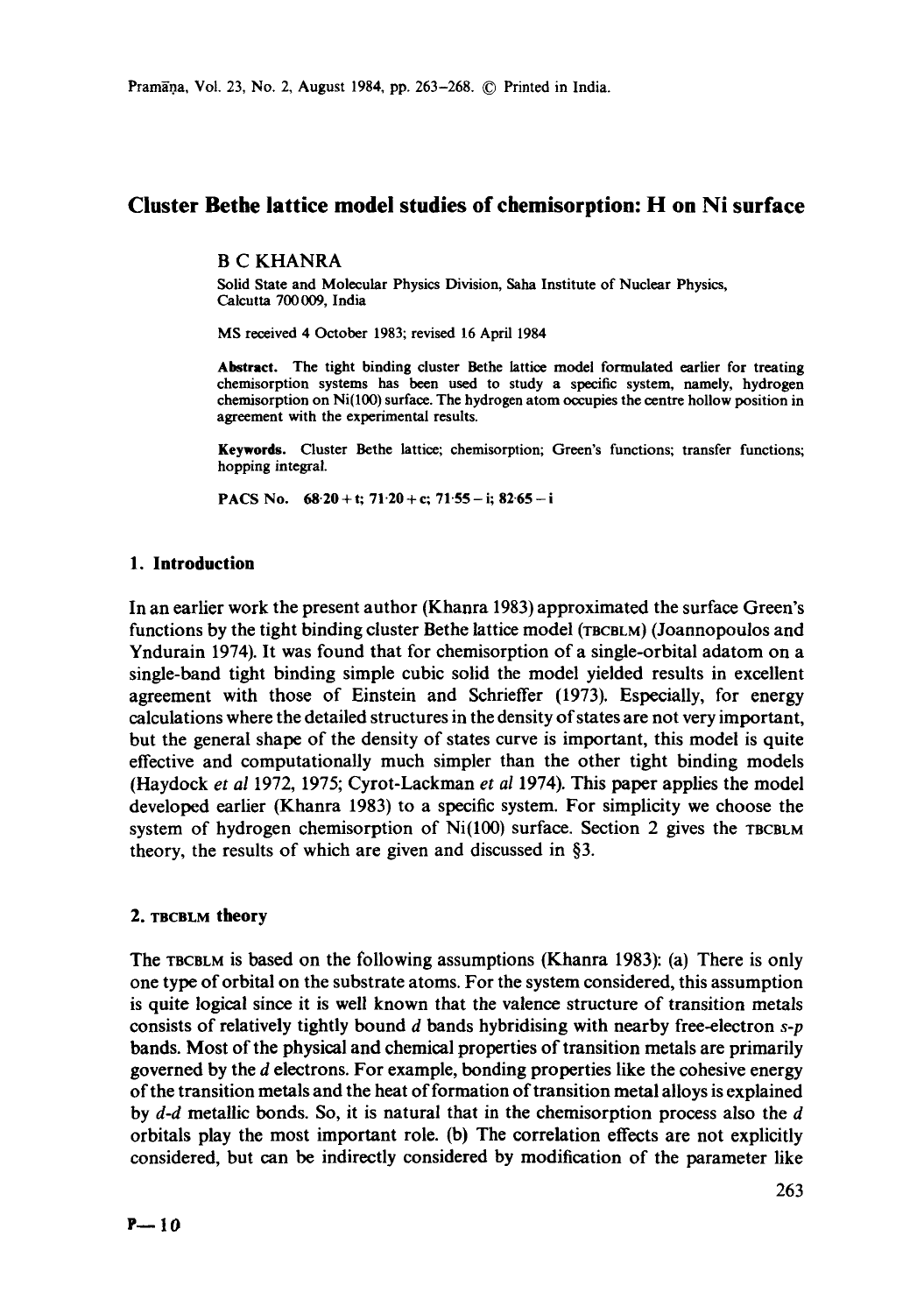adatom energy level etc. (c) The distance between the adatom and the nearest substrate atom is assumed to be the same for chemisorption on top position (A), bridge position  $(B)$  and centre position  $(C)$ .

Now, let us consider a tight binding Hamiltonian

$$
H = \sum_{i} \varepsilon_{i} |i\rangle\langle i| + \sum_{\substack{ij \\ i \neq j}} V_{ij} |i\rangle\langle j|.
$$
 (1)

We can calculate the Green's functions at any site in the semi-infinite solid from the equation (Joannopoulos and Yndurain 1974)

$$
E \langle i|G|j\rangle = \delta_{ij} + \sum_{n} \langle i|H|n\rangle \langle n|G|j\rangle.
$$
 (2)

where  $\varepsilon_i$  and  $V_{ij}$  in (1) represent the *i*th site energy and the hopping interaction between the *i*th and the *j*th site respectively,  $n$  in (2) is an intermediate site between the *i*th and the jth site. Let us consider a cluster of surface atoms as shown in figure 1. Using (2) the Green's function for an orbital at the 0th site may be written as

$$
(E - \varepsilon_m) G_{00}^{SS} = 1 + Z_0 V G_{10}^{SS} + Z_1 V G_{10}^{BS},
$$
\n(3)

where  $\varepsilon_m$  is the energy of the substrate metal atom orbital and V is the interaction energy between two nearest neighbour (NN) metal atoms.  $Z_0$  and  $Z_1$  are the number of NN's of a surface atom in the same plane and in the adjacent plane respectively. The superscripts *SS* and *BS* indicate that the electron moves on the surface ( $S \leftarrow S$ ) and from surface to bulk  $(B \leftarrow S)$  respectively. To solve (3) for  $G_{00}^{ss}$  in a closed form we have to solve the following set of equations self-consistently:

$$
(E - \varepsilon_m) G_{10}^{SS} = V G_{00}^{SS} + (Z_0 - 1) V G_{20}^{SS} + Z_1 V G_{20}^{BS},
$$
\n(4)

$$
(E - \varepsilon_m) G_{10}^{BS} = V G_{00}^{SS} + (Z_1 - 1) V G_{20}^{SB} + (Z_0 + Z_1) V G_{20}^{BB},
$$
 (5)

$$
(E - \varepsilon_m) G_{20}^{SB} = V G_{10}^{BS} + Z_0 V G_{30}^{SS} + (Z_1 - 1) V G_{30}^{BS},
$$
 (6)

$$
(E - \varepsilon_m) G_{20}^{BB} = V G_{10}^{BS} + (Z_0 + 2 Z_1 - 1) V G_{30}^{BB}.
$$
 (7)

Introducing the transfer functions

$$
\alpha = G_{n0}^{SS}/G_{n/0}^{SS} = G_{n0}^{SS}/G_{n/0}^{SB}; \quad \beta = G_{n0}^{BS}/G_{n/0}^{SS} = G_{n0}^{BS}/G_{n/0}^{SB}; \beta' = G_{n0}^{SB}/G_{n/0}^{BS}; \quad \gamma = G_{n0}^{BB}/G_{n/0}^{BB} = G_{n0}^{BB}/G_{n/0}^{BS};
$$
\n(8)



**Figure** 1. Schematic diagram of a surface cluster consisting of a central atom, its 1st, 2nd and 3rd nearest neighbours.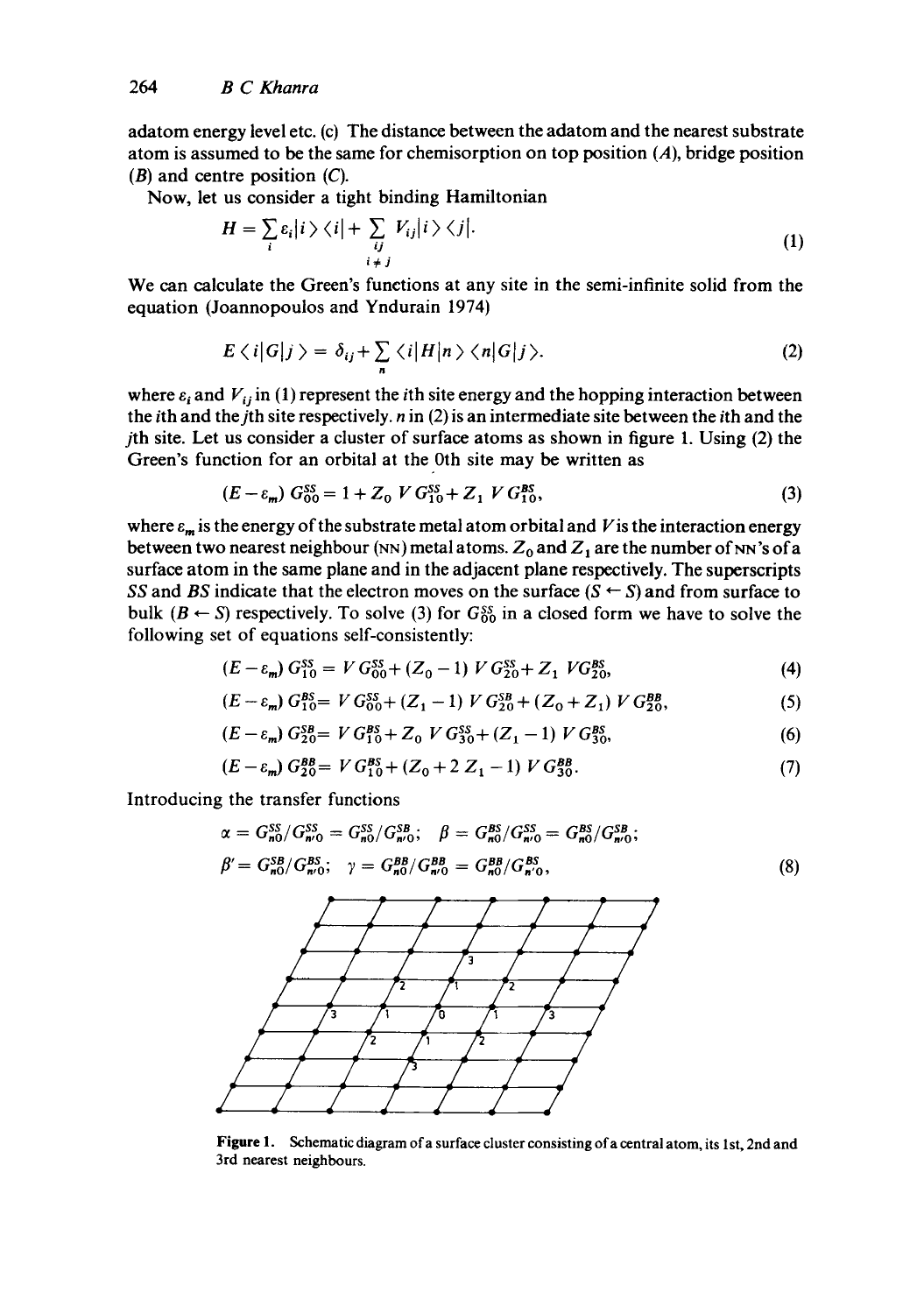where  $n' = n - 1$ , the equations (4)-(7) reduce to

$$
(E - \varepsilon_m) \alpha = V + (Z_0 - 1) V \alpha^2 + Z_1 V \beta \alpha, \tag{4a}
$$

$$
(E - \varepsilon_m)\beta = V + (Z_1 - 1)V\beta'\beta + (Z_0 + Z_1)\gamma\beta,
$$
\n(5a)

$$
(E - \varepsilon_m) \beta' = V + Z_0 V \alpha \beta' + (Z_1 - 1) V \beta' \beta,
$$
 (6a)

$$
(E - \varepsilon_m) \gamma = V + (Z_0 + 2Z_1 - 1) V \gamma^2. \tag{7a}
$$

These transfer functions signify the propagation of an electron from a surface site to another surface site ( $\alpha$ ), from a surface site to a bulk site ( $\beta$ ), from a bulk site to a surface site ( $\beta'$ ) and from a bulk site to another bulk site ( $\gamma$ ). These TF's have to be determined self-consistently.

In the presence of a chemisorbed atom  $\alpha$  will be drastically modified near the adsorbate. Assuming that the other transfer functions are not drastically modified, we can introduce three new surface-surface transfer functions (see figure 2) which satisfy the following set of equations:

$$
(E - \varepsilon_m) = 1/G_{00}^{SS} + Z_0 V \alpha_0 + Z_1 V \beta, \tag{9}
$$

$$
(E - \varepsilon_m) \alpha_0 = V + V \alpha_0 \alpha' + (Z_0 - 2) V \alpha_0 \alpha'' + Z_1 V \alpha_0 \beta, \tag{10}
$$

$$
(E - \varepsilon_m) \alpha' = (Z_0 - 2) V + (Z_0 - 2) V \alpha \alpha' + Z_1 V \beta \alpha', \qquad (11)
$$

$$
(E - \varepsilon_m) \alpha'' = V + (Z_0 - 3) V \alpha \alpha'' + Z_1 V \beta \alpha''.
$$
 (12)

To treat the chemisorption problem one has to first solve  $(4)$ – $(7)$  and then  $(10)$ – $(12)$  to calculate the surface Green's function from (9). For chemisorption on top position we have

$$
G_{00}^{SS}(A) = 1/(E - \varepsilon_m - Z_0 V \alpha_0 - Z_1 V \beta),
$$
 (9a)

while for chemisorption on bridge and centre position one can write (Einstein and Schrieffer 1973)

$$
G_{00}^{SS}(B) = G_{00}^{SS}(A) + G_{10}^{SS}(A),\tag{13}
$$

and 
$$
G_{00}^{SS}(C) = G_{00}^{SS}(A) + 2G_{10}^{SS}(A) + G_{20}^{SS}(A),
$$
 (14)

respectively  $(A, B, A)$  and  $C$  in parentheses of Green's functions indicate the chemisorption sites). The chemisorption energy  $E_c$  is then given by (Einstein and Schrieffer 1973)

$$
E_c = 2(E_s - E_0) - \frac{2}{\pi} \int_{E_0}^{E_F} \text{Im} \ln \left( 1 - \frac{V_1^2 G_{00}^{SS}(X)}{E - E_a - i\delta} \right) dE, \tag{15}
$$

where  $E_s$ ,  $E_0$ ,  $E_F$  and  $\varepsilon_a$  are the energies corresponding to the split-off states below the band, the lower band edge, the Fermi level and the adatom level respectively.  $V_1$  is the metal atom-adsorbate interaction.  $X$  may be  $A$  or  $B$  or  $C$  depending on the site of chemisorption.



**Figure 2. The** modified surface-surface transfer functions near an atom chemisorbcd on **the**  Oth site of the cluster shown in figure 1. x indicates site of chemisorption.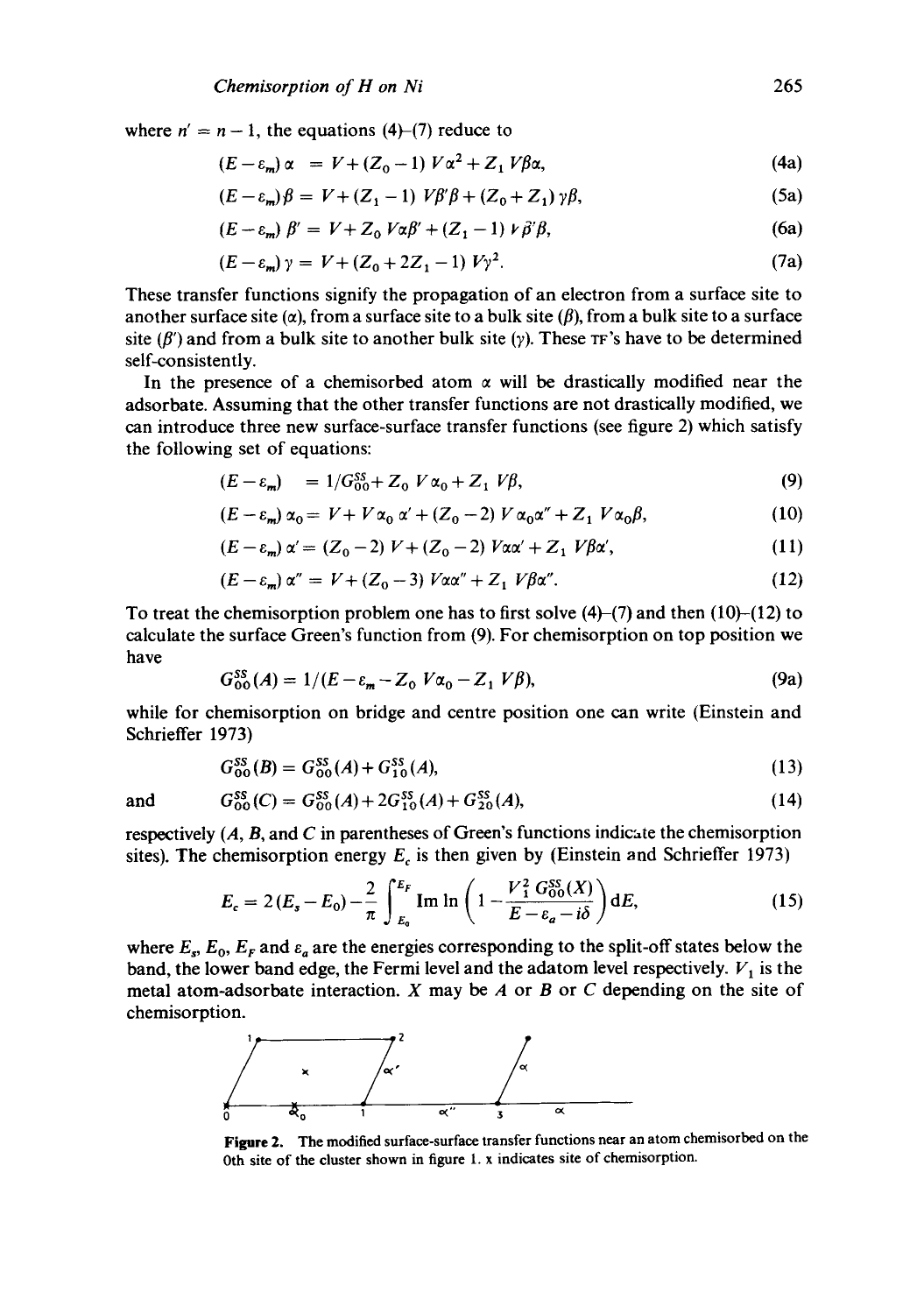#### **3. Results and discussions**

The important parameters characterising the present chemisorption system are  $V, V_1$ ,  $\varepsilon_m$  and  $\varepsilon_a$ .  $V_1$  is kept as an adjustable parameter. V is calculated from the metal d bandwidth through the relation  $V = W/4(Z-1)^{1/2}$ , where  $Z = Z_0 + 2Z_1$ , the bulk coordination number. Experimentally, the  $d$  bandwidth  $W$  cannot be uniquely known as the accurate experimental methods like ultraviolet photoelectron spectroscopy (ups) and x-ray photoelectron spectroscopy (xps) give the general band structure including the *s-p* band; and it is difficult to separate out the contribution from the *s-p* band. However with the help of theoretical model calculations it is possible to find out the contribution from the *s-p* band and hence the d bandwidth. For Ni there are several band calculations (Stocks *et al* 1971; Hodges *et al* 1972; Watson and Bennett 1978; Moruzzi *et al* 1978; Wang and Callaway 1977) giving the d bandwidth a value between 4.2 and 4.8 eV. For the present work we consider the value 4.3 eV. For  $\varepsilon_m$  and  $\varepsilon_a$  we consider the value  $-10.6$  eV and  $-10.5$  eV respectively. It is to be noted that in the present chemisorption study using the scheme of Einstein and Schrieffer (1973) the results would not be very much sensitive to the values of  $\varepsilon_m$  and  $\varepsilon_a$ . Rather, it is the value of metal-adsorbate interaction,  $V_1$ , which plays a crucial role in determining the chemisorption properties. This is because, depending on the strength of this interaction split-off states may or may not appear below the band and corresponding change will take place in the shape of the band. In the present calculation the 3d energy level is taken at the centre of the band. The Fermi energy is considered to be the energy at which the integrated bulk density of states is one. With respect to the centre of the band the Fermi surface appears at  $0.55$  eV. Some of the results of this calculation are presented in table 1. In figures 3–5 we plot different physical quantities for  $V_1 = 1.75$  eV. The density of states curves for a surface atom before and after chemisorption at different sites are shown in figure 3. In this figure the positions of the split-off states below the band are shown by straight lines (the split-off states which appear above the band are not shown in the figure). The integrated density of states is shown in figure 4. The chemisorption energy as a function of band filling is shown in figure 5. The centre hollow site is the most probable site of chemisorption in agreement with the experimental results (Andersson 1978). In figure 6 is shown the dependence of  $E_c$  on  $V_1$ . From this figure also we can find out the site of chemisorption if we know the experimental  $E_c$  value. We have to use the following argument: Our assumption of degenerate  $d$  band for the metal introduces some kind of spherical symmetry for the d orbitals. The interaction with Hls orbital may be thought to have the nature of a sigma bond so that in the present

| $V_1$ (eV) | Split-off states energies (eV) |            |                  | Chemisorption energies (eV) |          |          |
|------------|--------------------------------|------------|------------------|-----------------------------|----------|----------|
|            | $E_{\bullet}(A)$               | $E_{n}(B)$ | $E_{\bullet}(C)$ | $E_c(A)$                    | $E_c(B)$ | $E_c(C)$ |
| $1-00$     | $-0.10$                        | $-0.75$    | $-0.70$          | -086                        | $-0.75$  | $-0.57$  |
| $1-25$     | $-1.35$                        | $-1.77$    | $-1.98$          | $-1.27$                     | $-1.16$  | $-0.98$  |
| 1.50       | $-1.88$                        | $-1.92$    | $-2.18$          | $-1.72$                     | $-1.62$  | $-1.60$  |
| $1-75$     | $-2.12$                        | $-2.26$    | $-2.35$          | $-2.17$                     | $-2.34$  | $-2.37$  |
| $2-00$     | $-2.30$                        | $-2.46$    | $-2.57$          | $-3.08$                     | $-3.20$  | $-3.26$  |

**Table 1.** Chemisorption energy and other related quantities as a function of  $V_1$ (System: H/Ni).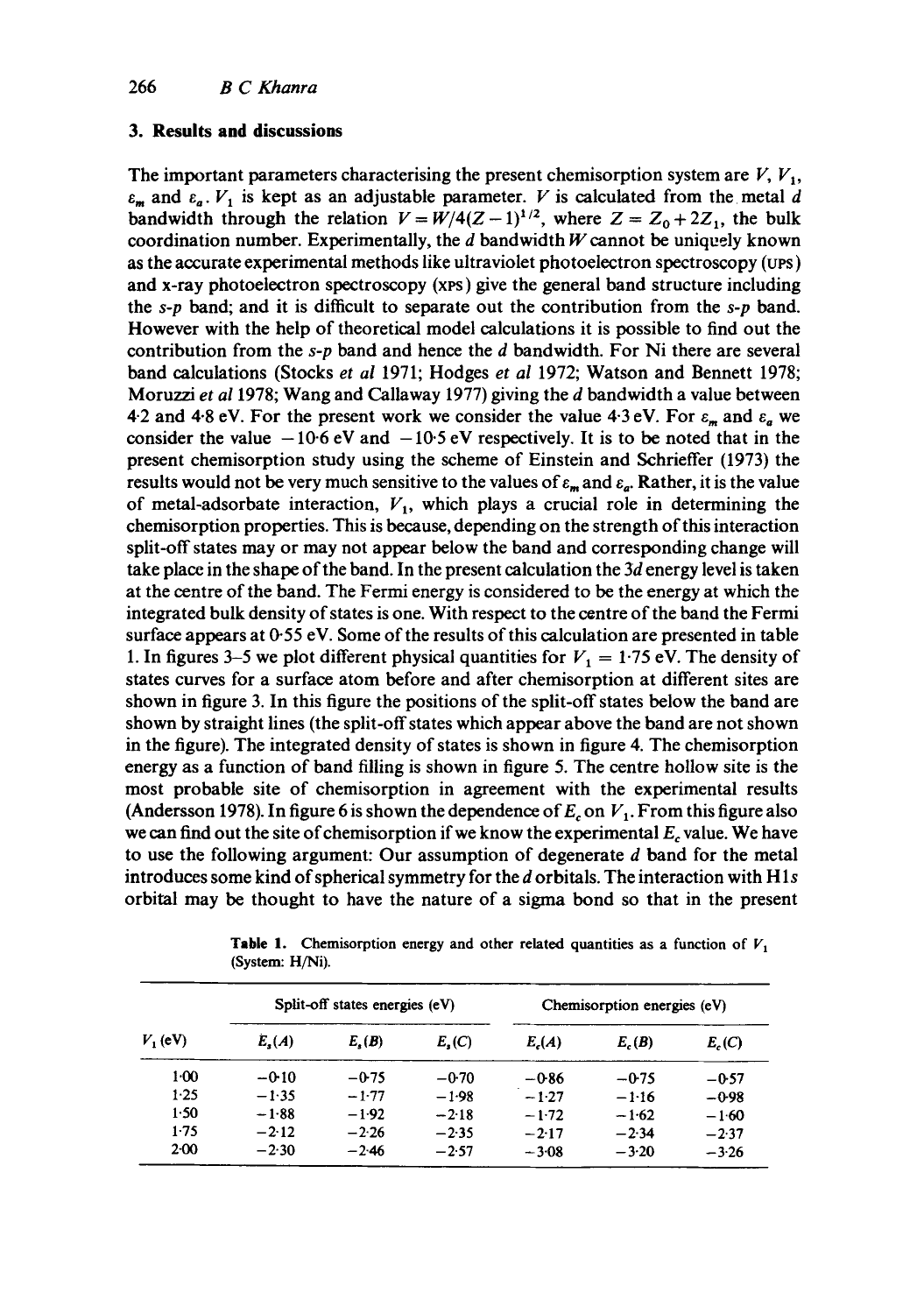

 $1,0$ a<br>alsis jo Ajisuap pateigatu<u>t</u><br>as  $0.0$  $0.0 E_r$ - 4.0  $-2.0$  $2.0$ E (eV)

Figure 3. Density of states (DOS) of a surface atom after chemisorption at top position (--), at bridge position  $(----)$ , and at the centre hollow position  $(- - )$ .  $(- - )$  bulk DOS.

Figure 4. Integrated density of states for chemisorption. See figure 3 for description of curves.



Figure 5. Chemisorption energy as a function of band filling for chemisorption. See figure 3 for description of curves.

calculation the hopping interaction  $V_1$  is a function of the overlap of metallic d orbital and hydrogen 1s orbital. As an adatom approaches the metal,  $V_1$  grows and if the site of adsorption is assumed to be the one for which  $V_1$  corresponding to the experimental value of  $E_c$  (Ertl 1979) is lowest, then we can conclude that the centre hollow position is the most probable site of the chemisorption. Unfortunately, in figure 6 this is not clearly